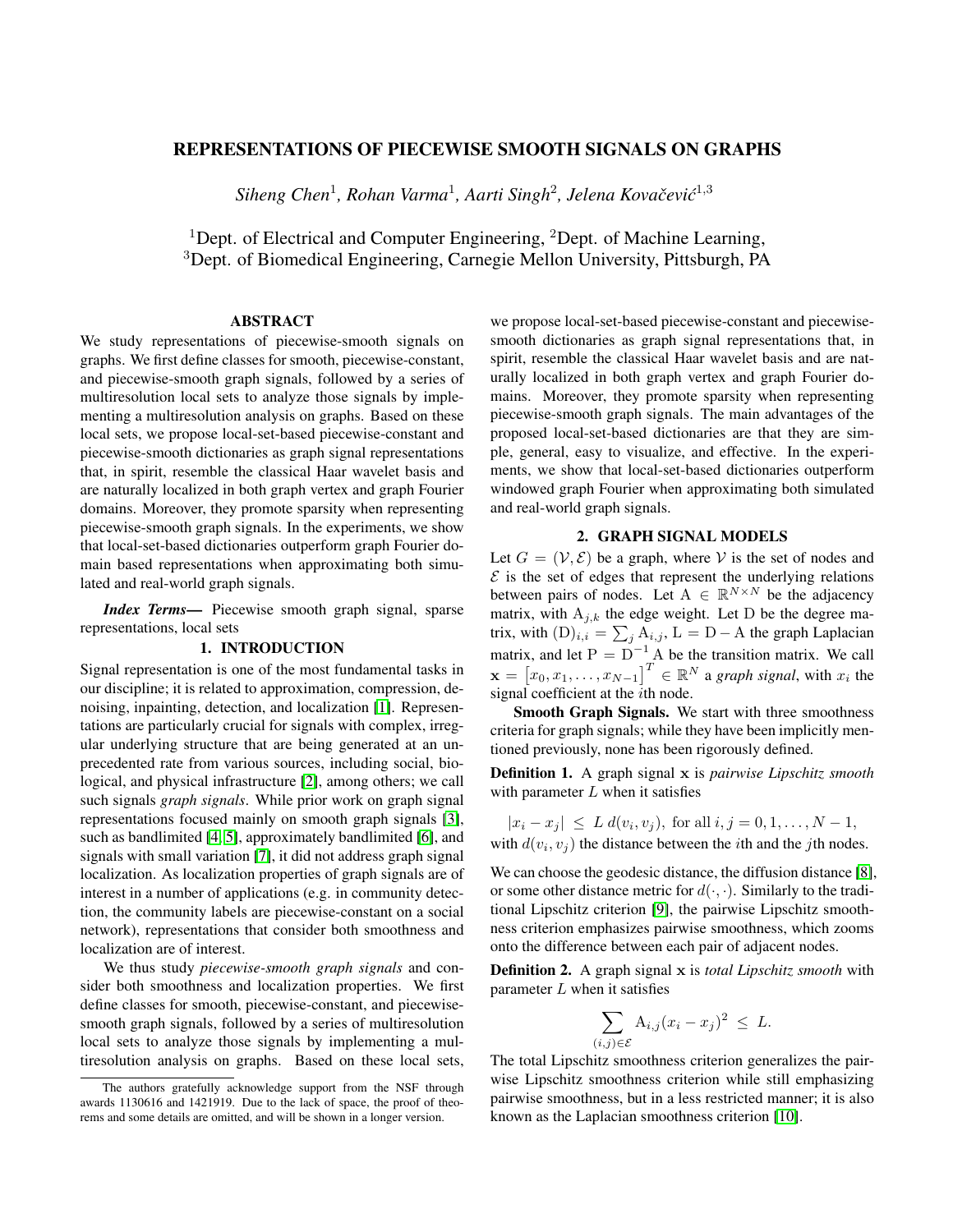Definition 3. A graph signal x is *neighboring smooth* with parameter  $L$  when it satisfies

$$
\sum_{i} \left( x_i - \frac{1}{\sum_{j:(i,j)\in \mathcal{E}} A_{i,j}} \sum_{j:(i,j)\in \mathcal{E}} A_{i,j} x_j \right)^2 \leq L.
$$

The neighboring smoothness criterion emphasizes neighboring smoothness, which compares each node to the average of its immediate neighbors.

The three criteria quantify smoothness in different ways: the pairwise and the total Lipschitz ones focus on the variation of two signal coefficients connected by an edge with the pairwise Lipschitz one more restricted, while the neighboring smoothness criterion focuses on comparing a node to the average of its neighbors. Following the three criteria quantifying smoothness, we now construct three signal classes satisfying each of the three criteria. We first construct polynomial graph signals to satisfy the Lipschitz smoothness criterion.

<span id="page-1-1"></span>**Definition 4.** A graph signal x is polynomial with degree  $K$ when

<span id="page-1-0"></span> $\mathbf{x} = D_K \mathbf{a} = \begin{bmatrix} 1 & D^{(1)} & D^{(2)} & \dots & D^{(K)} \end{bmatrix} \mathbf{a} \in \mathbb{R}^N,$ where  $\mathbf{a} \in \mathbb{R}^{KN+1}$  and  $D_K$  is a polynomial dictionary with  $D_{i,j}^{(k)} = d^k(v_i, v_j)$ . Denote this class by  $PL(K)$ .



Fig. 1: Different origins lead to different coordinate systems; white, blue, and green denote the origin, nodes with geodesic distance 1 from the origin, and nodes with geodesic distance 2 from the origin, respectively.

In classical signal processing, polynomial time signals can be expressed as  $x_n = \sum_{k=0}^{K} a_k n^k$ ,  $n = 0, \ldots, N-1$ ; we can rewrite this as in the above definition as  $x = D_K a$ , with  $(D_K)_{n,k} = n^k$ . The columns of  $D_K$  are denoted as  $D^{(k)}$ ,  $k = 0, \ldots, K$ , and called *atoms*; the elements of each atom  $D^{(k)}$  are  $n^k$ . Since polynomial time signals are shift-invariant, we can set any time point as the origin; such signals are thus characterized by  $K + 1$  degrees of freedom  $a_k, k = 0, \ldots, K$ . This is not true for graph signals, however; they are not shiftinvariant and any node can serve as the origin (see Figure [1\)](#page-1-0). In the above definition,  $D^{(k)}$  are now matrices with the number of atoms equal to the number of nodes  $N$  (with each atom corresponding to the node serving as the origin). The dictionary  $D<sub>K</sub>$  thus contains  $KN + 1$  atoms. We can show that signals in  $PL(1)$  are pairwise Lipschitz smooth.

We now construct bandlimited signals to satisfy the total Lipschitz and neighboring smoothness criteria.

**Definition 5.** A graph signal  $x$  is bandlimited with respect to a graph Fourier basis V with bandwidth  $K$  when

$$
\mathbf{x} = \mathrm{V}_{(K)}\,\mathbf{a},
$$

where  $\mathbf{a} \in \mathbb{R}^K$  and  $V_{(K)}$  is a submatrix containing the first K columns of V. Denote this class by  $BL_V(K)$  [\[6\]](#page-4-5).

When V is the eigenvector matrix of the graph Laplacian matrix, we denote it as  $V<sub>L</sub>$  and can show that signals in  $BL_{V<sub>L</sub>}(K)$  are total Lipschitz smooth; when V is the eigenvector matrix of the transition matrix, we denote it as  $V_P$  and can show that signals in  $BL_{V_P}(K)$  are neighboring smooth (we omit details due to limited space). Of these three classes,  $PL(K)$  is novel;  $BL_V(K)$  has been introduced in [\[6\]](#page-4-5).

Piecewise-constant Graph Signals. Piecewise-constant graph signals have been used in many applications related to graphs without having been explicitly defined; for example, in community detection, community labels form a piecewiseconstant graph signal for a social network; in semi-supervised learning, classification labels form a piecewise-constant graph signal for a graph constructed from the dataset. While smooth graph signals emphasize slow transitions, piecewise-constant graph signals emphasize fast transitions (corresponding to boundaries) and localization (corresponding to signals being constant in a local neighborhood).

We construct piecewise-constant graph signals by using local sets, which have been used previously in graph cuts and graph signal reconstruction [\[11,](#page-4-10) [12\]](#page-4-11).

<span id="page-1-3"></span>**Definition 6.** Let  $\{S_c\}_{c=1}^C$  be the partition of the node set  $V$ . We call  $\{S_c\}_{c=1}^C$  *local sets* when they satisfy that the subgraph corresponding to each local set is connected, that is, when  $G_{S_c}$ is connected for all c.

<span id="page-1-2"></span>**Definition 7.** A graph signal  $x$  is piecewise-constant with  $C$ pieces when

$$
\mathbf{x} = \sum_{c=1}^{C} a_c \mathbf{1}_{S_c},
$$

where  $\{S_c\}_{c=1}^C$  forms a series of local sets and  $(1_S)_i = 1$ , when  $v_i \in S$ ; 0, otherwise. Denote this class by  $PC(C)$ .

Let ∆ be the *graph difference operator* (the oriented incidence matrix of  $G$ ), whose rows correspond to edges [\[13,](#page-4-12) [14\]](#page-4-13). For example, if  $e_i$  is a directed edge that connects the jth node to the kth node ( $j < k$ ), the elements of the *i*th row of  $\Delta$  are  $\Delta_{i,\ell} = -1$  when  $\ell = j$ ;  $\Delta_{i,\ell} = 1$  when  $\ell = k$ ; and  $\Delta_{i,\ell} = 0$ , otherwise. ∆x then measures the difference between each pair of adjacent signal coefficients. When the value of the graph signal on each local set is different,  $\|\Delta \mathbf{x}\|_0$  counts the total number of edges connecting nodes between local sets.

Piecewise-smooth Graph Signals. To be able to deal with as wide a class of real-world graphs signals as possible, we combine smooth and piecewise-constant graph signals into piecewise-smooth graph signals.

Definition 8. A graph signal x is piecewise-polynomial with  $C$  pieces and degree  $K$  when

$$
\mathbf{x} = \sum_{c=1}^C \mathbf{x}^{(c)} \mathbf{1}_{S_c},
$$

where  $\mathbf{x}^{(c)}$  is a kth order polynomial signal on the subgraph  $G_{S_c}$  with  $x_i^{(c)} = a_c + \sum_{j \in S_c} \sum_{k=1}^K a_{k,j,c} d^k(v_i, v_j)$ . Denote this class by  $PPL(C, K)$ .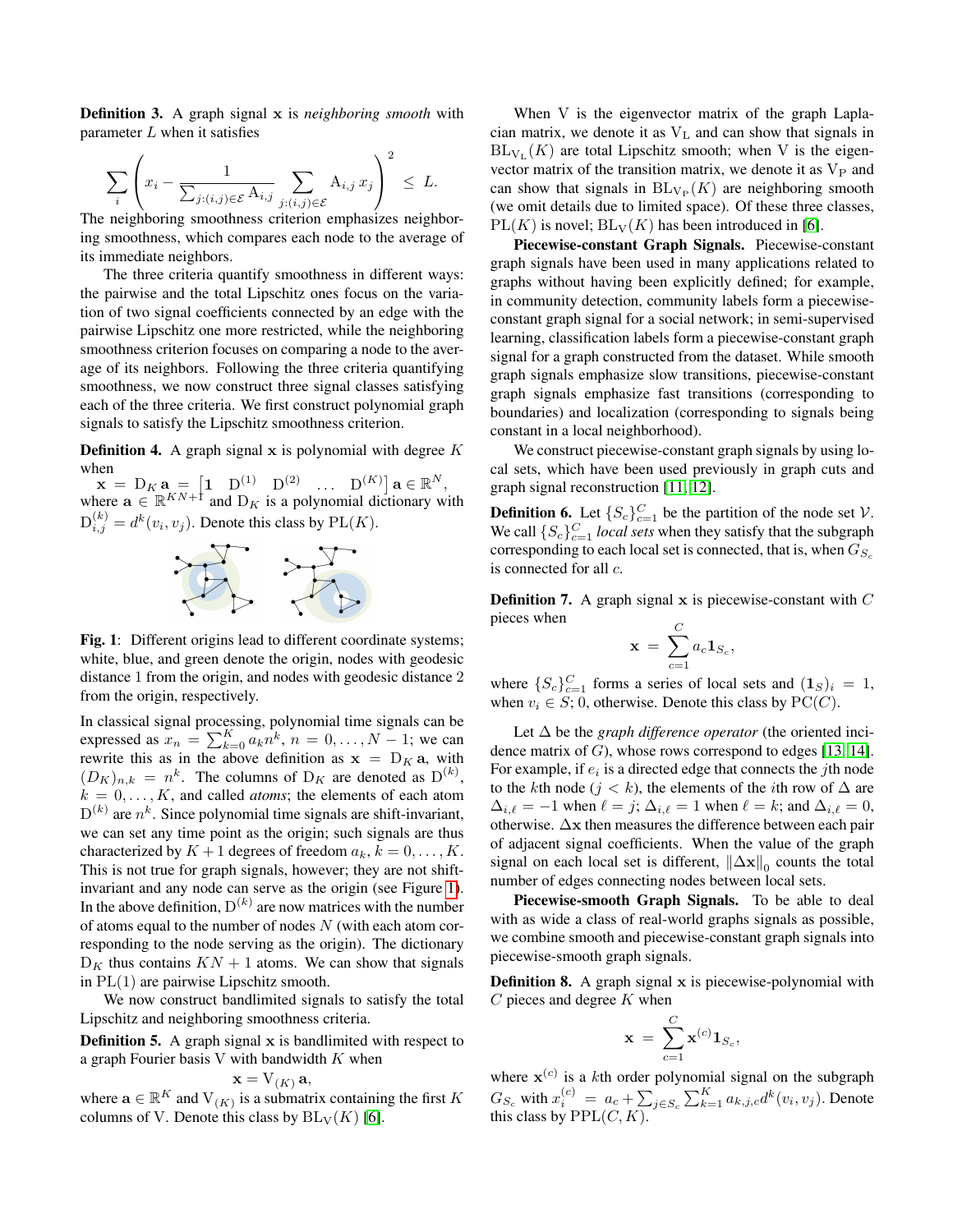$PPL(1, K)$  is the polynomial class with degree K,  $PL(K)$ from Definition [4,](#page-1-1) and  $PPL(C, 0)$  is the piecewise-constant class with C pieces,  $PC(C)$  from Definition [7.](#page-1-2) The degrees of freedom for a local set  $S_c$  at the polynomial degree k is the number of origins, that is,  $\left\| \begin{bmatrix} a_{k,1,c} & a_{k,2,c} & \dots & a_{k,|S_c|,c} \end{bmatrix} \right\|_0$ .

**Definition 9.** A graph signal  $x$  is piecewise-bandlimited with  $C$  pieces and bandwidth  $K$  when

$$
\mathbf{x}~=~\sum_{c=1}^C\mathbf{x}^{(c)}\mathbf{1}_{S_c},
$$

where  $\mathbf{x}^{(c)}$  is a bandlimited signal on the subgraph  $G_{S_c}$  with  $x_i^{(c)} = \sum_{k=0}^{K} a_{k,c} \, \mathrm{V}_{i,k}^{(c)}$ , and  $\mathrm{V}^{(c)}$  is a graph Fourier basis of  $G_{S_c}$ . Denote this class by  $\text{PBL}(C, K)$ .

We use zero padding to ensure  $V^{(c)} \in \mathbb{R}^{N \times N}$  for all  $G_{S_c}$ , where N is the number of nodes of G. Still,  $V^{(c)}$  can be the eigenvector matrix of either the graph Laplacian matrix or the transition matrix.

### 3. MULTIRESOLUTION REPRESENTATIONS

We now discuss representations for piecewise-smooth graph signals based on multiresolution local sets.

Multiresolution Local Sets. Our aim is to construct a series of local sets in a multiresolution fashion. We initialize  $S_{0,1} = V$  to correspond to the 0th level subspace  $V_0$ , that is,  $V_0 = \{c_0 \mathbf{1}_{S_{0,1}}, c_0 \in \mathbb{R}\}\$ . We then partition  $S_{0,1}$  into two disjoint local sets  $S_{1,1}$  and  $S_{1,2}$ , corresponding to the first level subspace  $V_1$ , where  $V_1 = \{c_1 \mathbf{1}_{S_{1,1}} +$  $c_2 \mathbf{1}_{S_{1,2}}$ ,  $c_1, c_2 \in \mathbb{R}$ . We then recursively partition each larger local set into two smaller local sets. For the ith level subspace, we have  $V_i = \sum_{j=1}^{2^i} c_j \mathbf{1}_{S_{i,j}}$  and then, we partition  $S_{i,j}$  into  $S_{i+1,2j-1}, S_{i+1,2j}$  for all  $j = 1,2,...,2^i$ . We call  $S_{i,j}$  the parent set of  $S_{i+1,2j-1}, S_{i+1,2j}$  and  $S_{i+1,2j-1}, S_{i+1,2j}$  are the children sets of  $S_{i,j}$ . When  $|S_{i,j}| \leq 1$ ,  $S_{i+1,2j-1} = S_{i,j}$  and  $S_{i+1,2j} = \emptyset$ . At the finest resolution, each local set corresponds to an individual node or an empty set. In other words, we build a binary decomposition tree that partitions a graph structure into multiple local sets. The ith level of the decomposition tree corresponds to the ith level subspace. The depth of the decomposition  $T$  depends on how local sets are partitioned; T ranges from N to  $\lceil \log N \rceil$ , where N corresponds to partitioning one node at a time and  $\lceil \log N \rceil$  corresponds to an even partition at each level. We show an example in Figure [2.](#page-2-0)

This graph partitioning is the key step in constructing the local sets. The proposed construction does not restrict us to any particular graph partitioning algorithm; depending on the application, the partitioning step can be implemented by many existing graph partition algorithms, the only requirement is to satisfy Definition [6.](#page-1-3) Some candidate algorithms are the graph cuts [\[11\]](#page-4-10) and the balance cut in the spanning tree [\[15\]](#page-4-14).

The proposed construction of local sets mimics the classical multiresolution analysis to some extent. The initial subspace  $V_0$  is at the coarsest resolution. Through partitioning, local sets zoom into increasingly finer resolutions in the graph vertex domain. The subspace  $V_T$  at the finest resolution zooms

<span id="page-2-0"></span>

Fig. 2: Local set decomposition tree. In each partition, we decompose a node set into two disjoint connected sets.

into each individual node and covers the entire  $\mathbb{R}^N$ . Classical scale invariance requires that when  $f(t) \in V_0$ , then  $f(2^m t) \in$  $V_m$ , which is ill-posed in the graph domain because graphs are finite and discrete; the classical translation invariance requires that when  $f(t) \in V_0$ , then  $f(t - n) \in V_0$ , which is again ill-posed, this time because graphs are irregular. The essence of scaling and translation invariance, however, is to use the same function and its scales and translates to span different subspaces, which is what the proposed construction promotes.

Dictionary Construction. We collect local sets by level in ascending order in a dictionary, with atoms corresponding to each local set, that is,  $D_{\text{LSPC}} = \{ \mathbf{1}_{S_{i,j}} \}_{i=0,j=1}^{i=T, j=2^i}$ . We call it the *local-set-based piecewise-constant dictionary*. After removing empty sets, the dictionary has  $2N - 1$  atoms, that is,  $D_{\text{LSPC}} \in \mathbb{R}^{N \times (2N-1)}$ ; each atom is a piecewise-constant graph signal with various sizes and localizing various parts of a graph. While for an arbitrary piecewise-constant signal we do not know the support of its underlying pieces,  $D_{LSPC}$  still provides sparse representations.

**Theorem 1.** For all  $\mathbf{x} \in \mathbb{R}^N$ , we have  $\|\mathbf{a}^*\|_0 \leq 1+2T \|\Delta \mathbf{x}\|_0$ , where  $T$  is the maximum level of the decomposition and

$$
\mathbf{a}^* = \arg\min_{\mathbf{a}} \|\mathbf{a}\|_0, \text{ subject to : } \mathbf{x} = D_{\text{LSPC}}\,\mathbf{a}.
$$

When x is piecewise-constant,  $\|\Delta \mathbf{x}\|_0$  is small; thus, DLSPC is particularly good for representing piecewise-constant graph signals. The graph partitioning influences the quality of representation; the even partition of each local set optimizes the worst case scenario. For piecewise-constant graph signals, the sizes of the local sets matter, not the shape.

To represent piecewise-smooth graph signals, we use multiple atoms for each local set. We take the piecewisepolynomial signals as an example. For each local set,

$$
\mathbf{D}_{S_{i,j}} = \begin{bmatrix} 1 & \mathbf{D}_{S_{i,j}}^{(1)} & \mathbf{D}_{S_{i,j}}^{(2)} & \dots & \mathbf{D}_{S_{i,j}}^{(K)} \end{bmatrix},
$$

where  $(D_{S_{i,j}}^{(k)})_{m,n} = d^k(v_m, v_n)$ , when  $v_m, v_n \in S_{i,j}$ ; and 0, otherwise. The number of atoms in  $D_{S_i}^{(k)}$  $S_{i,j}^{(k)}$  is  $1 + K|S_{i,j}|$ . We collect the sub-dictionaries for all the multiresolution local sets to form the *local-set-based piecewise-smooth dictionary*, that is,  $D_{\text{LSPS}} = \{D_{S_{i,j}}\}_{i=0,j=1}^{i=T, j=2^i}$ . The number of atoms in  $D_{\text{LSPS}}$  is  $O(KNT)$ , where  $\tilde{K}$  is the maximum degree of polynomial,  $N$  is the size of the graph and  $T$  is the maximum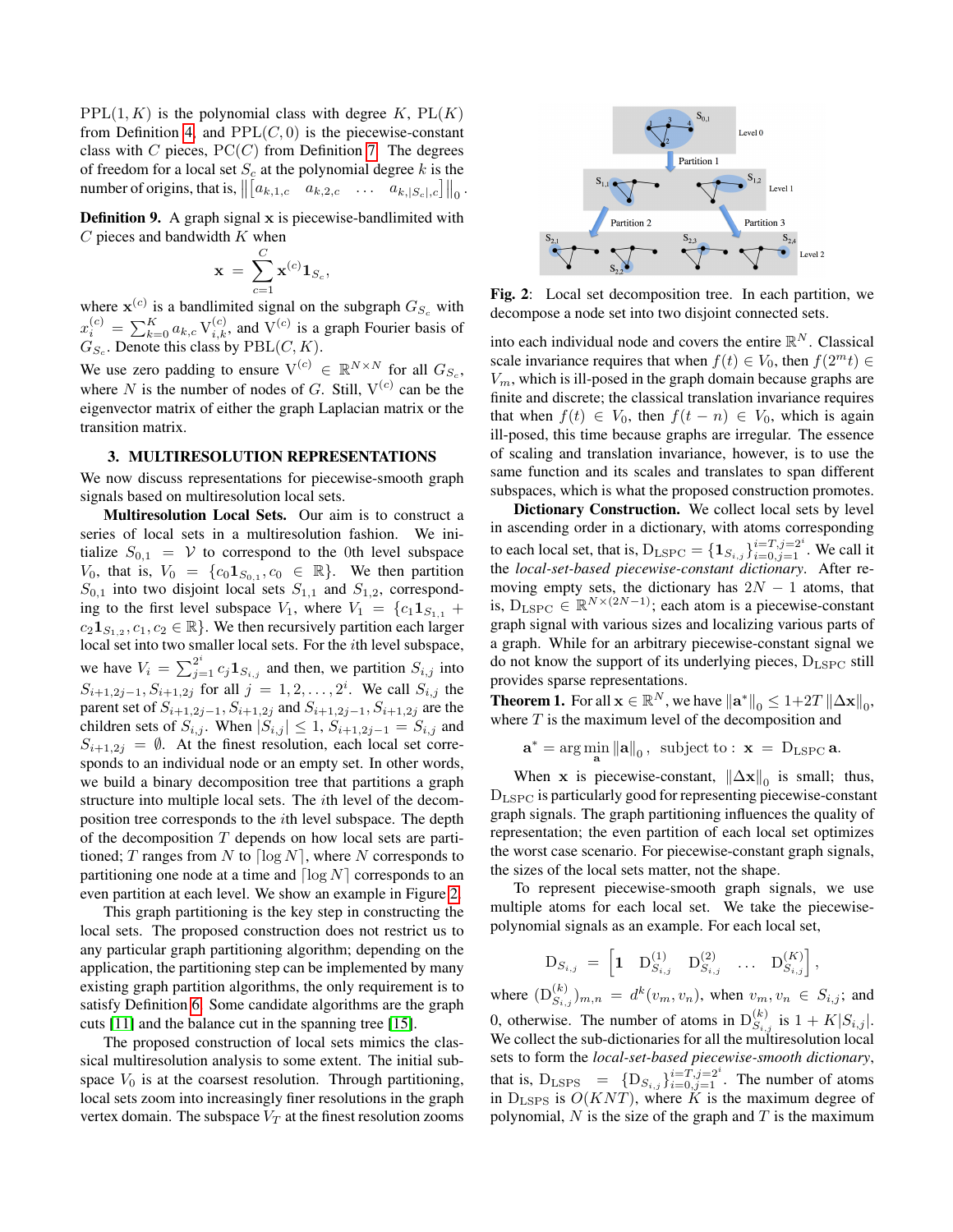level of the decomposition. When we use even partitioning, the total number of atoms is  $O(KN \log N)$ .

Similarly, to model piecewise-bandlimited signals, we replace  $D_{S_{i,j}}$  by the graph Fourier basis of each subgraph  $G_{S_{i,j}}$ . The total number of atoms of the corresponding  $D_{\text{LSPS}}$  is then  $O(NT)$ . For piecewise-smooth signals, we cannot use the sparse coding to do exact approximation. To minimize the approximation error, both the sizes and the shapes of the local sets matter for piecewise-smooth graph signals.

**Theorem 2.** For all  $x \in \text{PBL}(C, K)$ , we have  $\|\mathbf{a}^*\|_0 \leq$  $1 + 2KT \|\Delta \mathbf{x}_{\text{PC}}\|_0$ , where T is the maximum level of the decomposition,  $x_{PC}$  is a piecewise-constant signal that has the same local sets with x and

 $\mathbf{a}^* = \arg \min_{\mathbf{a}} \|\mathbf{a}\|_0$ , subject to  $\|\mathbf{x} - \mathrm{D}_{\mathrm{LSPS}} \,\mathbf{a}\|_2^2 \leq \epsilon \|\mathbf{x}\|_2^2$ , where  $\epsilon$  is a constant determined by graph partitioning.

Relation to Prior Work. Graph signal representation has been considered previously in, for example, multiscale wavelets on trees, which provide a hierarchy tree representation for a dataset [\[16\]](#page-4-15). It proposes a wavelet-like orthonormal basis, focuses on high-dimensional data and constructs a decomposition tree bottom up; in our work, we focus on graphs and construct a decomposition tree top down, which is useful for capturing clusters; spanning tree wavelet basis proposes a localized basis on a spanning tree, which uses a special graph partitioning algorithm [\[15\]](#page-4-14). Some other representations have been proposed without demonstrating their advantages in representing any specific class of graph signals [\[17,](#page-4-16) [18,](#page-4-17) [19,](#page-4-18) [20\]](#page-4-19); in our work, we target piecewise-smooth signals.

### 4. APPLICATIONS

Good representations for piecewise-smooth graph signals are potentially useful in many applications, such as visualization, denoising, active sampling [\[21,](#page-4-20) [5\]](#page-4-4) and semi-supervised learning [\[22\]](#page-4-21). Here we consider approximation, whose goal is to use a few expansion coefficients to approximate a graph signal. We compare the windowed graph Fourier transform [\[20\]](#page-4-19) with the local-set-based dictionaries. We use the balance cut of the spanning tree to obtain the local sets [\[15\]](#page-4-14). To do approximation, we solve the following sparse coding problem by using orthogonal matching pursuit [\[23\]](#page-4-22),

<span id="page-3-2"></span>
$$
\mathbf{x}' = \arg\min_{\mathbf{a}} \|\mathbf{x} - \mathbf{D}\mathbf{a}\|_{2}^{2}, \text{ subject to } \|\mathbf{a}\|_{0} \leq s, \qquad (1)
$$

where D is a dictionary and a is a sparse code.

Experiments. We test the representations on two datasets, the Minnesota road graph [\[24\]](#page-4-23) and the U.S city graph [\[7\]](#page-4-6). The Minnesota road graph is a standard dataset including 2642 nodes and 3304 undirected edges [\[24\]](#page-4-23). We simulate 100 piecewise-constant graph signals as follows: we randomly choose three nodes as cluster centers and assign all other nodes to their nearest cluster centers based on the geodesic distance. We assign a random integer to each cluster. We further obtain 100 piecewise-polynomial graph signals by element-wise multiplying a polynomial function,  $-d^2(v_0, v) + 12d(v_0, v)$ ,

where  $v_0$  is a reference node that assigns randomly. As an example, see Figure [3\(](#page-3-0)a). The U.S weather station graph is a network representation of 150 weather stations across the U.S. We assign an edge when two weather stations are within 500 miles. The graph includes 150 nodes and 1033 undirected, unweighted edges. Each weather station has 365 days of recordings (one recording per day), for a total of 365 graph signals. As an example, see Figure [3\(](#page-3-0)b).

<span id="page-3-0"></span>

(a) Minnesota. (b) U.S weather station.

#### Fig. 3: Graph signal.

The approximation error is measured by the normalized mean square error, Normalized MSE =  $\|\mathbf{x}' - \mathbf{x}\|_2^2$  $\frac{2}{2}$  /  $\|\mathbf{x}\|_2^2$ , where  $x'$  is the approximation signal and  $x$  is the original signal. Figure [4](#page-3-1) shows the averaged approximation errors. LSPC denotes a local-set-based piecewise-constant dictionary and LSPS denotes a local-set-based piecewise-smooth dictionary. For the windowed graph Fourier transform, we use 15 filters; for LSPS, three piecewise-smooth models provide tight performances. Here we show the results of the piecewise-polynomial smooth model with degree  $K = 2$ . We see that the local-set-based dictionaries perform better than the windowed graph Fourier transform. The local-setbased piecewise-smooth dictionary is slightly better than the local-set-based piecewise-constant dictionary. Even though the windowed graph Fourier transform provides highly redundant representations and is useful for visualization, it does not well approximate complex graph signals.

<span id="page-3-1"></span>Normalized MSE Normalized MSE



Fig. 4: Approximation error. Approximation ratio is the percentage of used coefficients ( s in [\(1\)](#page-3-2)).

### 5. CONCLUSIONS

We proposed representations to analyze piecewise-smooth graph signals by defining classes and using multiresolution local sets as a tool to analyze such graph signals. We then proposed local-set based dictionaries as graph signal representations. In the experiments, we showed that local-set-based dictionaries outperform graph Fourier domain based representations when approximating both simulated and real-world graph signals.